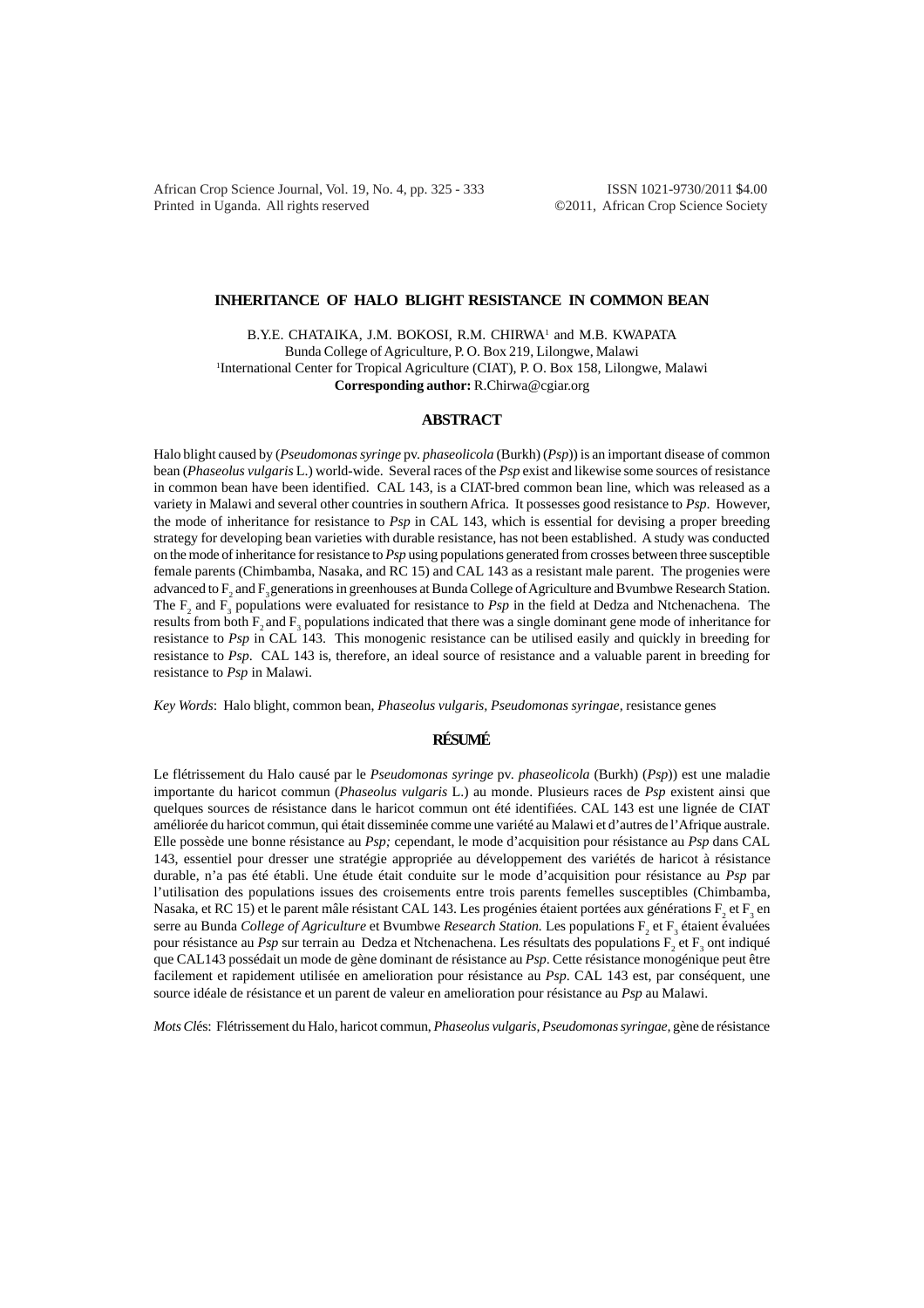#### **INTRODUCTION**

#### **MATERIALS AND METHODS**

Halo blight caused by *Pseudomonas syringae pv phaseolicola (Psp)* is a serious seed-borne disease of common bean worldwide (CIAT, 1981; Schwarts and Pastor-Corrales, 1989). It is a disease of economic importance in areas of moderate to cool temperatures in the highlands of Africa (Beebe and Pastor-Corrales, 1991). The pathogen is widely distributed in Malawi (Msuku *et al.*, 2000) and causes serious damage in Africa (Worthmann *et al*., 1998). The typical symptoms are small brown spots that are surrounded by a light-green or yellow halo. The halo is caused by a toxin produced by the *Psp* bacterium when temperatures are less than  $21^{\circ}$ C for at least part of the day.The disease also causes water soaked greasy looking spots on pods and may appear as small, brown, scabby spots.

Nine races of the pathogen have been reported based on their reactions on differential cultivars and lines (Taylor *et al*., 1996a). The cultivar Red Mexican U.I.3, GN Nebraska # Sel. 27 and U.I.35 have hypersensitive resistance to race 1 isolates, controlled by a single gene (Taylor *et al*., 1996b; Beebe and Pastor-Corrales, 1991). A recessive gene controlling tolerance to races 1 and 2 was reported in genotype P.I. 150414 from USA, while a two complementally gene model was found in a USA variety, Montcalm. A series of three recessive alleles complementally to either of two other genes were identified in a Malawian bean line 1212D (Msuku, 1984; Kelly *et al*., 1985).

An effective breeding strategy for resistance to any disease requires a thorough understanding of the nature of inheritance of the genes controlling resistance to the pathogen causing the disease. CAL 143 has shown good resistance to *Psp* in Malawi, but the mode of inheritance has not been determined; hence the need for this study. The identification of additional sources of resistance to *Psp* and knowledge of its mode of inheritance will facilitate the incorporation of durable resistance in new improved bean varieties. The objective of this study was to determine the mode of inheritance of halo blight resistance in the common bean.

Crosses were made between three recipient (susceptible) parents to *Psp*: Chimbamba, Nasaka, and RC 15 and one donor (resistant) parent to *Psp*: CAL 143. Chimbamba is a local land race, climbing bean cultivar of Type IV, which is adapted in Malawi. It is normally grown with stakes or in association with maize for support. Nasaka is a local land race, bush bean cultivar of Type I, which is adapted in Malawi, and RC 15 is also a bush bean line of Type I, which originated from the bean breeding programme at Bunda College of Agriculture in Malawi. CAL 143 is a CIAT bred line that has been released as a variety called Napilira in Malawi, where it is resistant to *Psp,* in addition to good adaptation as well as high yields (mean yield over 2300 kg ha<sup>-1</sup>). The variety is also grown in other countries in southern Africa region (Angola, southern Democratic Republic of Congo, Mozambique, Swaziland and Zambia). The  $F_1$ s were generated and advanced to  $F_2$  and  $F_3$  in the greenhouses at Bunda College of Agriculture and Bvumbwe Agricultural Research Station.

The parents,  $F_2$  and  $F_3$  populations were evaluated in the fields at Dedza and Ntchenachena sites, which represent the normal bean growing conditions during the rainy season, where halo blight is a common disease. The site in Dedza was located at 1500 meters above sea level (masl), on a geographical position: 14° 20' S; 34° 18' E, with annual average temperature of 20.9 °C and soils which were classified as clay loam. The site for Ntchenachena was located at 1600 masl, on a geographical position: 10° 40' S; 34 $\degree$  5' E, with annual mean temperature of 22.4  $\degree$ C and soils which were classified as clay loam. Both sites have favourable environments for *Psp* because of the cool temperatures and adequate wet conditions during the bean crop growing period (Msuku, 1984). The field trials were planted during the third and last week of December, respectively at Dedza and Ntchenachena. The segregating  $F_2$  and  $F_3$  progenies resulting from the crosses between the recipient parents (Chimbamba, Nasaka, and RC 15) and a common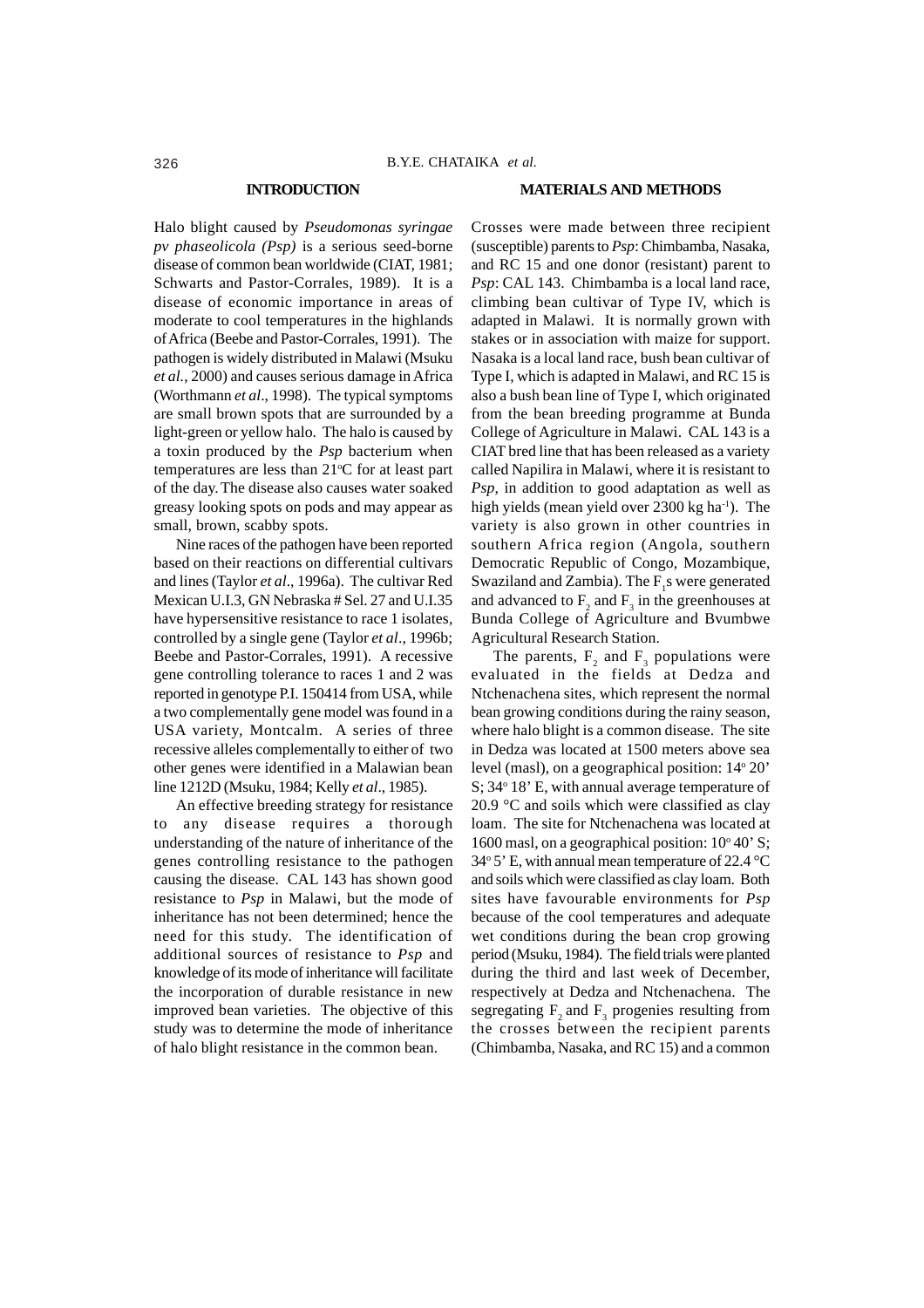donor parent (CAL 143) were planted alongside the parental lines. Each plot had a single row of 6 meters long, and the rows were spaced at 0.75 m apart. Seeds were planted at a spacing of 10 cm for bush beans (Nasaka and RC 15) and their resulting progenies, while the climbing bean (Chimbamba) and the resulting progenies were planted at and 15 cm apart, because climbing bean plants are more vigorous and require more space. Nitrogen fertiliser was applied (40 kg N ha<sup>-1</sup>) at the first trifoliolate leaf stage and weeding was done on regular basis. Insect pests were controlled by occasional spray with Dimethoate pesticide. Rainfall data were collected during the crop growing period at both sites using rain gauges mounted at about 50 m away from the experimental fields.

The individual plants were assessed based on their reaction to *Psp* using a CIAT scale of 1 to 9 (CIAT, 1987), where  $1 = \text{immune}$  and  $9 = \text{very}$ susceptible. The scores were grouped into 2 categories; 1-4 for resistant plants and 5-9 for susceptible plants. The disease evaluation was based on natural occurrence of the pathogen in the trial plots. The plants were scored twice during the entire growing period: at flowering (R6) and pod filling (R8) stages. The observed disease score ratios were tested against the expected ratios through a Chi-square test using the statistical package for the social sciences (SPSS)

Version 9.0. The observed phenotypic classes were tested for goodness of fit to postulated ratios based on the possible number of genes involved, and this was used to determine the mode of inheritance for resistance to *Psp*. The frequency distributions of plants based on disease scores were plotted to determine the overall reaction of the parental lines and segregating populations to *Psp* in the field.

### **RESULTS**

Among the parental lines, CAL 143 was resistant to *Psp*, while Chimbamba showed differential reaction, and both Nasaka and RC 15 were susceptible (Figs. 1, 3 and 5). In the segregating populations, a total of 17  $\text{F}_{\text{2}}$  and 20  $\text{F}_{\text{3}}$  plants from Chimbamba and CAL 143 cross were evaluated for resistance to *Psp*. The  $F_2$  population showed a bimodal distribution, while the  $F_3$  population showed a trimodal distribution pattern (Fig. 2). In the Nasaka and CAL 143 cross, a total of 21  $F_2$ and 20  $F_3$  plants were evaluated for resistance to *Psp* and both  $F_2$  and  $F_3$  populations showed a bimodal distribution pattern (Fig. 4). In the RC 15 and CAL 143 cross, a total of 25  $F_2$  and 22  $F_3$ plants were evaluated for resistance to *Psp* and both  $F_2$  and  $F_3$  populations showed a bimodal distribution pattern (Fig. 6). Overall, the results from the segregating populations indicated that



Figure 1. Percentage distribution of Chimbamba and CAL 143 plants resistant to Psp.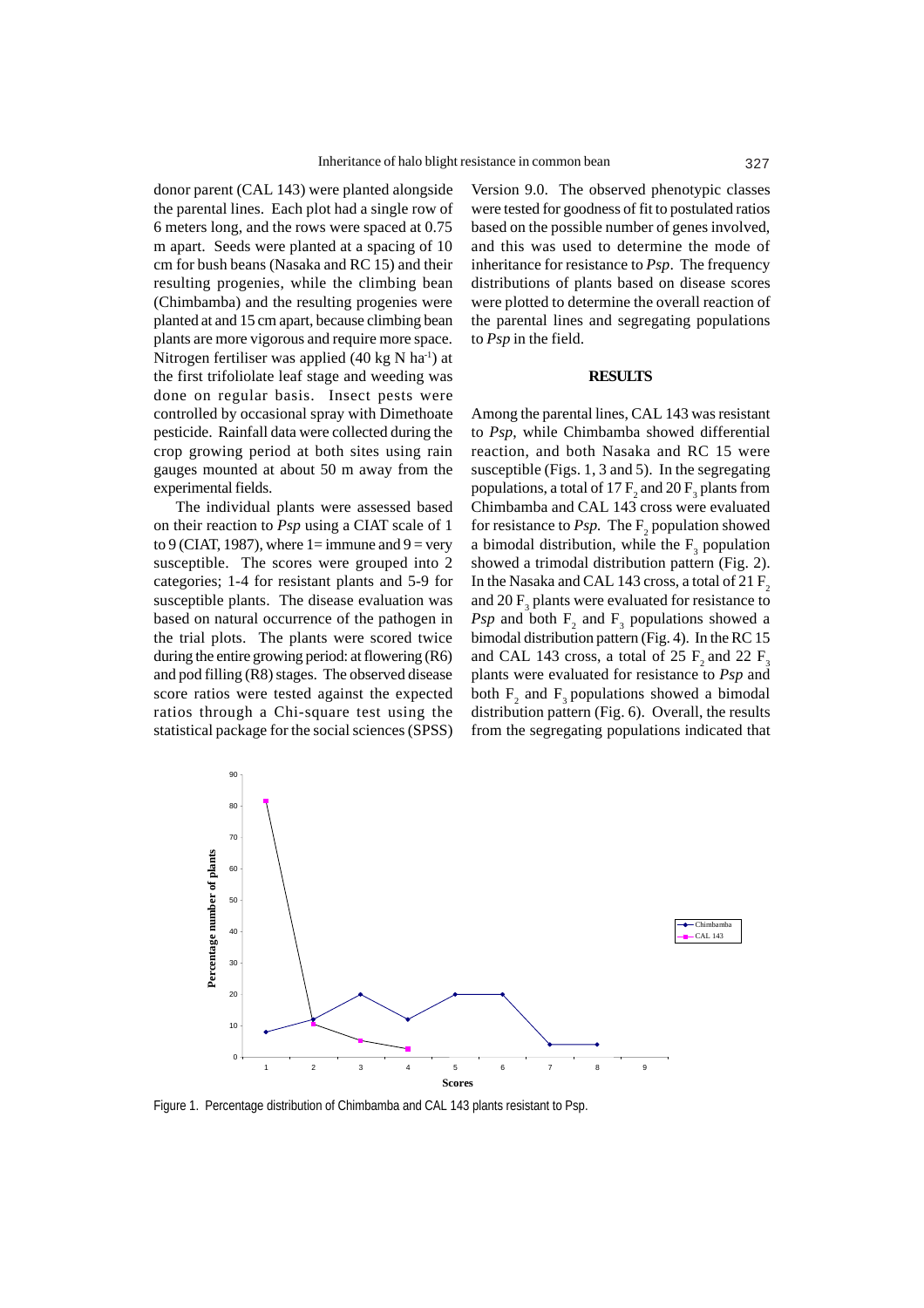

Figure 2. Percentage distribution of  $F_2$  and  $F_3$  plants resistant to Psp from Chimbamba and CAL 143 population.



Figure 3. Percentage distribution of Nasaka and CAL 143 plants resistant to Psp.

all  $F_2$  populations from the three recipient parents showed a bimodal distribution pattern in their reaction to *Psp*. Among the  $F_3$  populations only plants from Chimbamba as a female parent segregated differently from the rest by showing a trimodal distribution pattern while those from Nasaka and RC 15 showed a bimodal distribution pattern in reaction to *Psp.*

**Inheritance of resistance to** *Psp.* The data collected from the evaluation of the  $F_2$  and  $F_3$ populations, were arranged in two categories: resistant (disease scores 1-4) and susceptible (disease scores 5-9) based on their reaction to *Psp*. These data were analysed using a Chi-square test. The Chi-square additivity test on both  $F_2$ and  $F_3$  progeny plants suggested that the data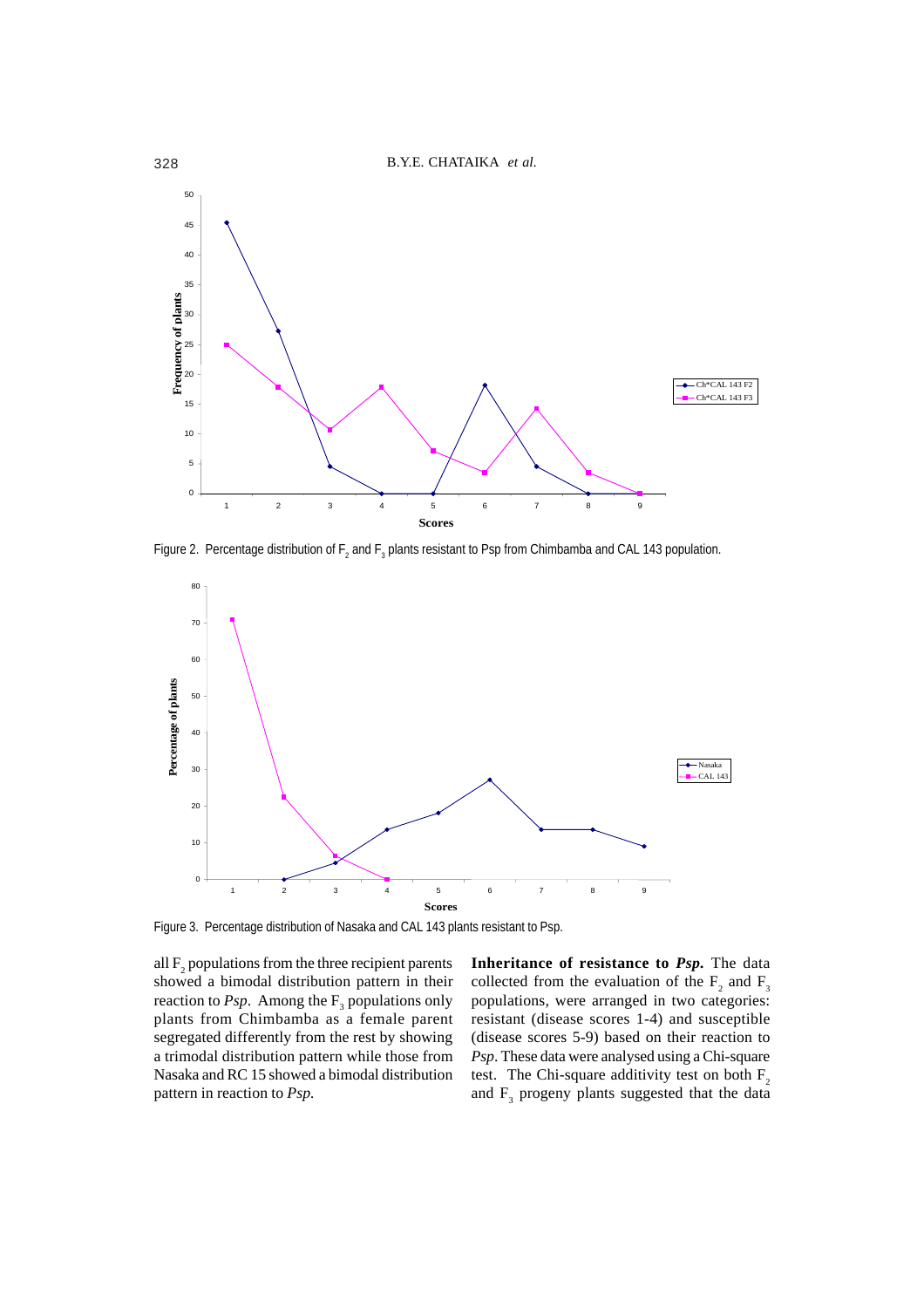

Figure 4. Percentage distribution of  $\mathsf{F}_2$  and  $\mathsf{F}_3$  plants resistant to Psp from Nasaka and CAL 143 population.



Figure 5. Percentage distribution of RC 15 and CAL 143 plants resistant to Psp.

were homogeneous,  $X^2$  additivity =  $0.465$ , P= $0.793$ at  $F_2$  and  $X^2$  additivity = 0.181, P= 0.913 at  $F_3$  (Table 1). The segregation ratios were, therefore, tested based on pooled Chi-square and the results indicated that the data were in compliance with

the resistant: susceptible ratio of 3:1 at  $F_2$  and 5:3 at  $F<sub>3</sub>$  indicating that CAL 143 had one dominant gene conferring resistance to  $Psp(X^2)$  pooled= 1.01, P= 0.799 for  $F_2$  and  $X^2$  pooled= 1.722, P= 0.632 for  $F_3$ ).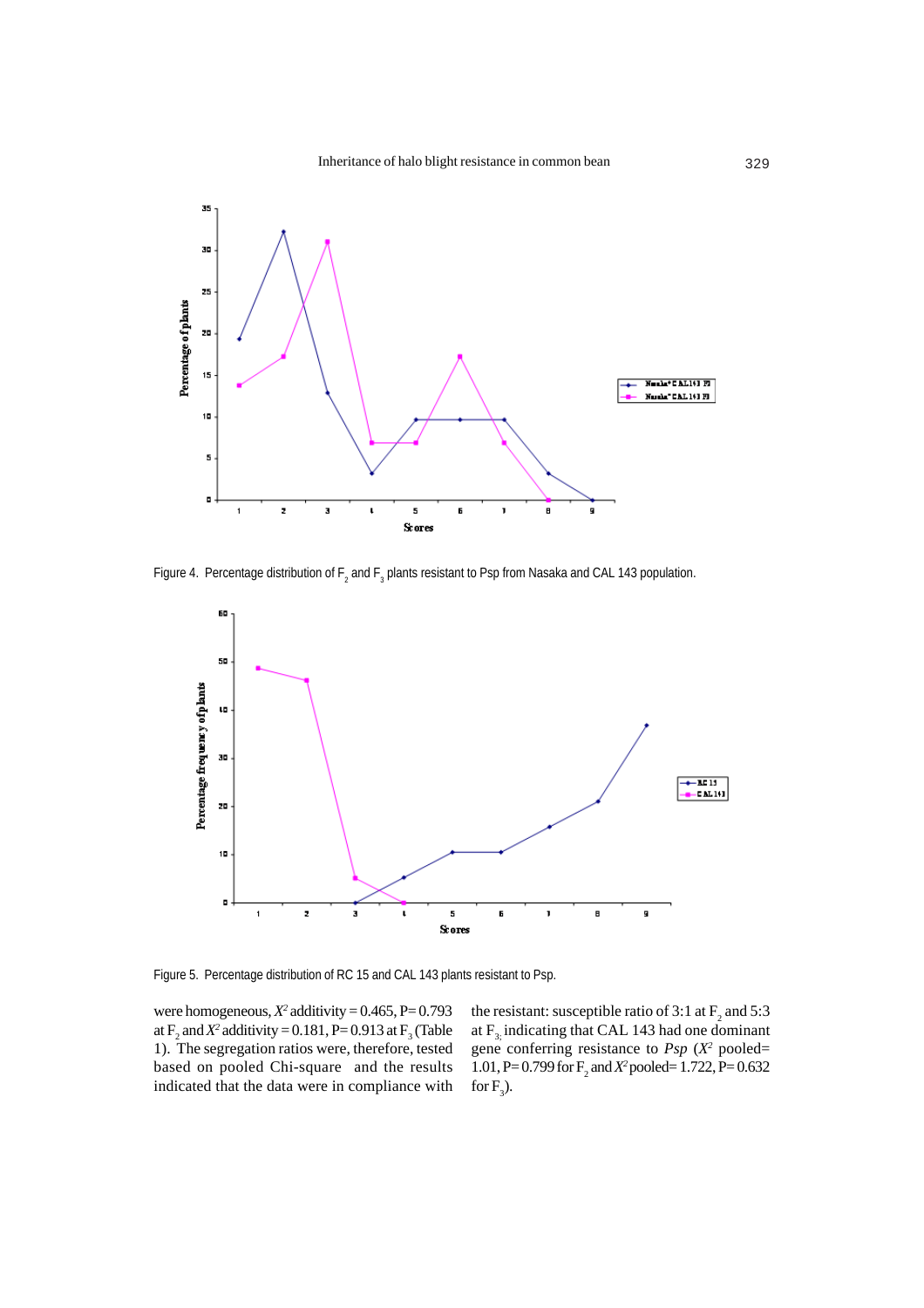

Figure 6. Percentage distribution of  $F_2$  and  $F_3$  plants resistant to Psp from RC 15 and CAL 143 population.

## **DISCUSSION**

The findings from this study suggest that it is practically possible to phenotype individual plants for resistance to *Psp* under natural conditions as long as the pathogen is present and the environmental conditions are favourable. Asensio *et al*. (2010) conducted field evaluations under inoculated conditions and identified two accessions (BGE 002189 and BGE 029592) out of 199 from a Spanish core collection that had immune reaction to two races of *Psp* (race 6 and 7). Msuku (1984) suggested that field tests would be useful in detecting field resistance more accurately than greenhouse or laboratory tests. The results from this study also suggest that there is one dominant gene conferring resistance to *Psp* in CAL 143 (Table 1). This mode of inheritance of resistance to *Psp*, which is controlled by a single dominant gene, was also reported by Miklas *et al*. (2009). They conducted allelism tests involving UI-3 (formerly 'Red Mexican UI-3') and host differential cultivars: Canadian Wonder, ZAA 54 (A52), Tendergreen, ZAA 55 (A53), ZAA 12 (A43) and Guatemala 196- B, where a single dominant gene, *Pse-*1, was reported to condition resistance to races 1, 7, and 9 of *Psp.* Thus the single dominat gene was found to be a valuable source of broad spectrum resistance to *Psp*. This gene has been mapped to linkage group B 10 and found to be near quantitative trait loci (QTL) for resistance to

fusarium wilt, halo blight, and angular leaf spot (Fall *et al*., 2001; Blair *et al*., 2003; Lopez *et al*., 2003; Miklas *et al*., 2006). In a study conducted by Msuku (1984), two dominant complementary genes were found to determine resistance to race 2 of *Psp* in Montcalm. In the same study, a Malawian land race, 1212D had an allelomorphic series of three alleles, which were assumed to control resistance to the same race in complement with either of two genes.

**Source of broad resistance.** Although in this study, the actual number of prevalent halo blight races in the field were not determined, Msuku (1984) identified four races (1, 2, 3 and 4) after screening 32 isolates, which were obtained from various bean growing areas of Malawi, including Dedza and Nchenachena. These races were identified based their reaction to five differential cultivars (Red Mexican UI-3, Red Mexican UI-34, Great Northern 123, Jubila and Namajengo (a landrace in Malawi). Nasaka and Montcalm were used as susceptible and resistant controls. Many of the isolates belonged to race 2 (16 isolates) and race 1 (13 isolates), indicating that these races might be common in most bean production environments where *Psp* is predominant. Since Msuku's (1984) results suggested more than one race of *Psp* in the bean production environments, it would appear that CAL 143 may potentially offer a good source of resistance to a broader range of *Psp* races, which are prevalent in Dedza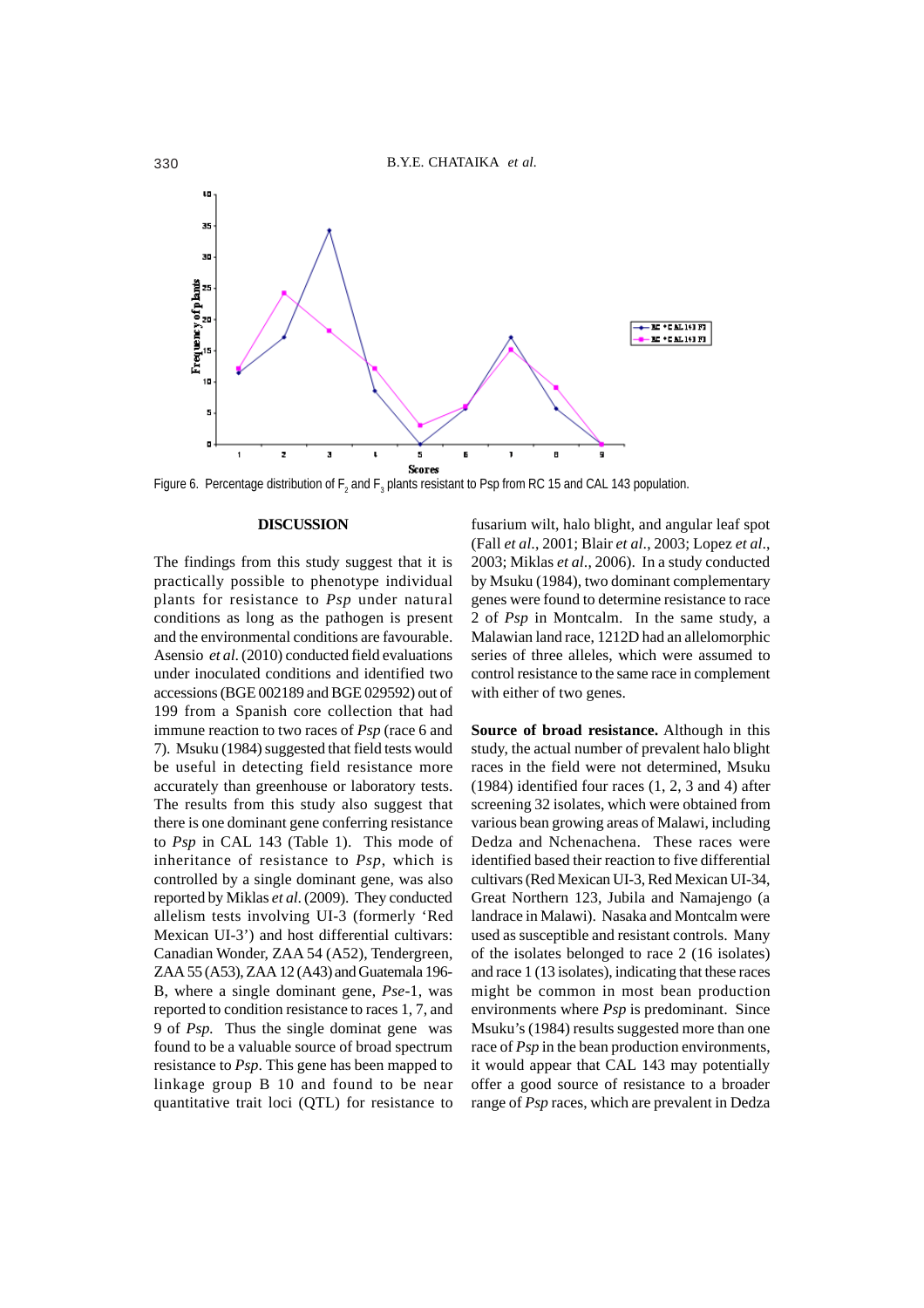|                                                                                     |                 |               |                |                |                         |                                                                                                                   | 4        | $\frac{1}{2}$ |                         |                     |               |                             |                                              |                                           |
|-------------------------------------------------------------------------------------|-----------------|---------------|----------------|----------------|-------------------------|-------------------------------------------------------------------------------------------------------------------|----------|---------------|-------------------------|---------------------|---------------|-----------------------------|----------------------------------------------|-------------------------------------------|
| Parent/crosses                                                                      |                 |               |                |                |                         | Frequency distribution of plants on a 1-9 scale                                                                   |          |               |                         | Observed# of plants |               | Ratio of R:S<br>Expected    | $\stackrel{\scriptscriptstyle \sim}{\times}$ | ௨                                         |
|                                                                                     |                 | $\sim$        | 3              | 4              | 5                       | ∘                                                                                                                 | ∼        | $\infty$      | q                       | $\propto$           | S             |                             |                                              |                                           |
| Chimbamba(P <sub>1</sub> )<br>CAL 143 (P.                                           |                 |               |                |                | 5                       | صا                                                                                                                |          |               | 0                       |                     |               |                             |                                              |                                           |
|                                                                                     |                 | م م           |                |                |                         |                                                                                                                   |          |               |                         | $\frac{2}{3}$       | <u> က</u> ထ   | $\frac{2}{3}$ :3            | 0.061<br>0.952                               | 0.806                                     |
| $F_2(P_4P_4)$                                                                       | F               |               |                |                | $\sim$                  |                                                                                                                   |          |               | $\circ$                 |                     |               |                             |                                              |                                           |
| Nasaka (P,                                                                          |                 |               |                |                | ⇆                       | ∽                                                                                                                 |          |               | $\sim$ $\circ$          |                     |               |                             |                                              |                                           |
| CAL 143 (P)                                                                         |                 |               |                |                | $\circ$ $\circ$ $\circ$ | $\circ$                                                                                                           | moma     |               |                         |                     |               |                             |                                              |                                           |
| $F_2(P_2P_4)$                                                                       |                 |               |                |                |                         | က ဟ                                                                                                               |          |               | $\circ$                 | $\overline{2}$      | $\frac{1}{2}$ | $\frac{2}{5}$ $\frac{3}{5}$ | 0.829                                        | 0.363<br>0.472                            |
|                                                                                     |                 | 5             |                |                |                         |                                                                                                                   |          | 0             |                         |                     |               |                             |                                              |                                           |
| $RC$ 15 $(P_{\alpha}$                                                               |                 |               |                |                |                         |                                                                                                                   |          |               | $\sim$ 0                |                     |               |                             |                                              |                                           |
| CAL 143 (P.)                                                                        | ₽               | $\infty$      |                |                |                         |                                                                                                                   |          |               |                         |                     |               |                             |                                              |                                           |
| $F2(P,P)$<br>$F3(P,P)$                                                              | 4               | $\circ$       | $\tilde{ }$    | c              | $\sim$ 0 0 $-$          | $\begin{array}{c} \mathcal{N} & \mathcal{O} & \mathcal{N} \\ \mathcal{N} & \mathcal{N} & \mathcal{N} \end{array}$ | m 0 0 10 | $\sim$        | $\circ$                 | 25                  | $\Xi \Xi$     | $\frac{2}{3}$ :3            | 0.120<br>0.253                               | 0.699<br>0.615                            |
|                                                                                     | 4               | $\infty$      |                |                |                         |                                                                                                                   |          | S             | $\circ$                 |                     |               |                             |                                              |                                           |
|                                                                                     |                 | S             |                |                | $\equiv$                |                                                                                                                   |          |               |                         |                     |               |                             |                                              |                                           |
| $\Sigma(P_1, P_2 \text{ and } P_3)$<br>$\Sigma(P_4)$<br>$\Sigma F_1$ across crosses | 72              | 29            | ∘              |                | o w ro                  | $\circ$ $\circ$ $\circ$ $\circ$                                                                                   | 그 으 으 ㄱ  | ∞ ○ ∞ ⊄       | $\circ$ $\circ$ $\circ$ |                     |               |                             |                                              |                                           |
|                                                                                     | 20              | 22            | Ξ              |                |                         |                                                                                                                   |          |               |                         | 32                  | 25<br>28      | $\frac{2}{3}$ :3            |                                              |                                           |
| $\Sigma F_3$ across crosses                                                         | $\overline{15}$ | $\frac{8}{1}$ | $\frac{8}{10}$ | $\overline{1}$ |                         |                                                                                                                   |          |               |                         |                     |               |                             |                                              |                                           |
| Chi-square value for additivity in F                                                |                 |               |                |                |                         |                                                                                                                   |          |               |                         |                     |               |                             |                                              |                                           |
| Chi-square value for additivity in F                                                |                 |               |                |                |                         |                                                                                                                   |          |               |                         |                     |               |                             | 0.545<br>1.541<br>0.465<br>1.722<br>1.722    | 0.460<br>0.214<br>0.793<br>0.632<br>0.632 |
| Pooled Chi-square value (total) in I                                                |                 |               |                |                |                         |                                                                                                                   |          |               |                         |                     |               |                             |                                              |                                           |
| Pooled Chi-square value (total) in F                                                |                 |               |                |                |                         |                                                                                                                   |          |               |                         |                     |               |                             |                                              |                                           |

TABLE 1. Frequency distributions of the number of plants, from parental lines and F, and F, progenies reacting to Psp TABLE 1. Frequency distributions of the number of plants, from parental lines and F2 and F3 progenies reacting to *Psp* Inheritance of halo blight resistance in common bean 331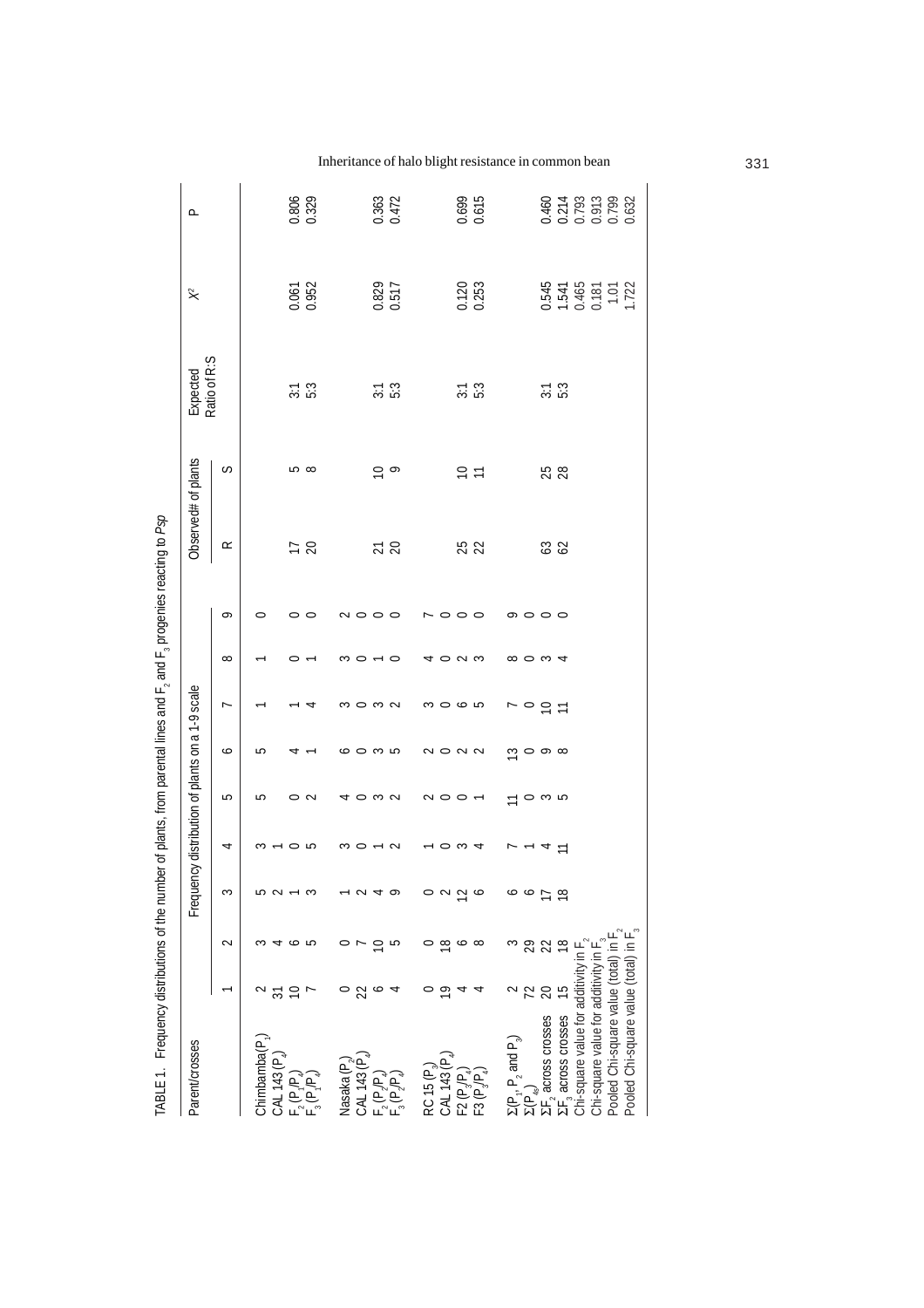and Ntchenachena, the selected two major bean growing areas in this study where *Psp* is predominat. That a single gene can offer broad resistance to *Psp* was demonstrated by Miklas *et al*. (2009), and this was found in the differential cultivar UI-3. Teverson (1991) and Taylor *et al*. (1996b), have reported five putative R genes (R1, R2, R3, R4, and R5) that have been identified to confer resistance to *Psp*, and the gene action, dominant or recessive are symbolised *Pse* or *pse* respectively (Basset, 2004). Fourie *et al*. (2004) reported that genes conferring resistance to *Psp* occur in a tight cluster. CAL 143 has shown to potentially have *Pse* gene which confers broad resistance to *Psp*, at least against the races that might occur across the two bean production environments (Dedza and Nchenachena) in Malawi. Asensio *et al*. (2010) also identified two accessions from a Spanish core collection that had resistance to *Psp* races 6 and 7, which have not been reported in Malawi.

**Implications for breeding.** The pooled Chisquare value for  $F<sub>2</sub>$  populations strongly supported a single gene model of inheritance in CAL 143 to  $Psp$ . The  $F_3$  data were equally supportive and confirmed the same model. CAL 143, with broad resistance to *Psp*, is already released as a variety in Malawi, because of high yield and its attractive grain type for the market (medium to large seed size and red-mottled grain colour). The variety can be widely promoted for production in the areas where *Psp* is a constraint to bean production. In addition, CAL 143 can be utilised in the breeding programmes when making future crosses for developing new varieties with high yield and resistance to *Psp*. The use of a broad genetic base has been advocated by Singh (2001) as a good strategy for varietal improvement. The fact that its resistance is monogenic and dominant makes the breeding process easier and quicker to make progress and achieve the intended breeding objectives..

## **CONCLUSION**

The inheritance of resistance to *Psp* in CAL 143 is determined by a single dominant gene (*Pse*). This genotype is an ideal source of resistance to *Psp* in Malawi and a good parent in breeding for resistance to *Psp* in common beans. It would be easier to breed desirable bean varieties with resistance to *Psp* using CAL 143 for Malawi and other countries in southern Africa, where the preference is for large seeded (Andean) bean types, because the resistance gene is already in the large seeded background and it is determined by a single dominant gene.

## **ACKNOWLEDGEMENT**

We are grateful to the Bean/Cowpea CRSP for funding this research and to CIAT/Pan-Africa Bean Research Alliance (PABRA) for providing germplasm for the source of resistance to *Psp*. We also thank staff from the Bean-Cowpea project at Bunda College of Agriculture, Lunyangwa and Bvumbwe Agricultural Research Stations and Nchenachena Agricultural Research sub-Station for providing technical support.

## **REFERENCES**

- Asensio, C., Asensio S-Manzanera, M.C., Ibeas, A. and de la Rosa, L. 2010. Resistance to halo blight, common bacterial blight, and bacterial brown spot in Spanish common bean core collection. Annual Report. *Bean Improvement Cooperative* 53:110-111.
- Bassett, M.J. 2004. List of genes: *Phaseolus vulgaris* L. Annual Report. *Bean Improvement Cooperative* 47:1-24.
- Beebe, S.E. and Pastor-Corrales, M.A. 1991. Breeding for disease resistance. pp. 561-617. In: van Schoonhoven, A. and Voysest, O. (Eds.). Common beans: Research for crop improvement. C.A.B. International., Wallingford, UK and CIAT, Cali, Colombia.
- Blair, M.W., Pedraza, F., Buendia, H.F, Gaitan-Solis, E., Beebe, S.E., Gepts, P. and Tohme, J. 2003. Development of a genome-wide anchored microsatellite map for common bean (*Phaseoulus vulgaris* L.). *Theoretical and Applied Genetics* 107:1362-1374.
- CIAT. 1981. Bean Production in Malawi: Proceedings of the *Regional Workshop on Potential for Field Bean in Eastern Africa*, Lilongwe, Malawi. pp. 55-97.
- CIAT. 1987. Standard system for the evaluation of bean germplasm. Cali, Colombia.